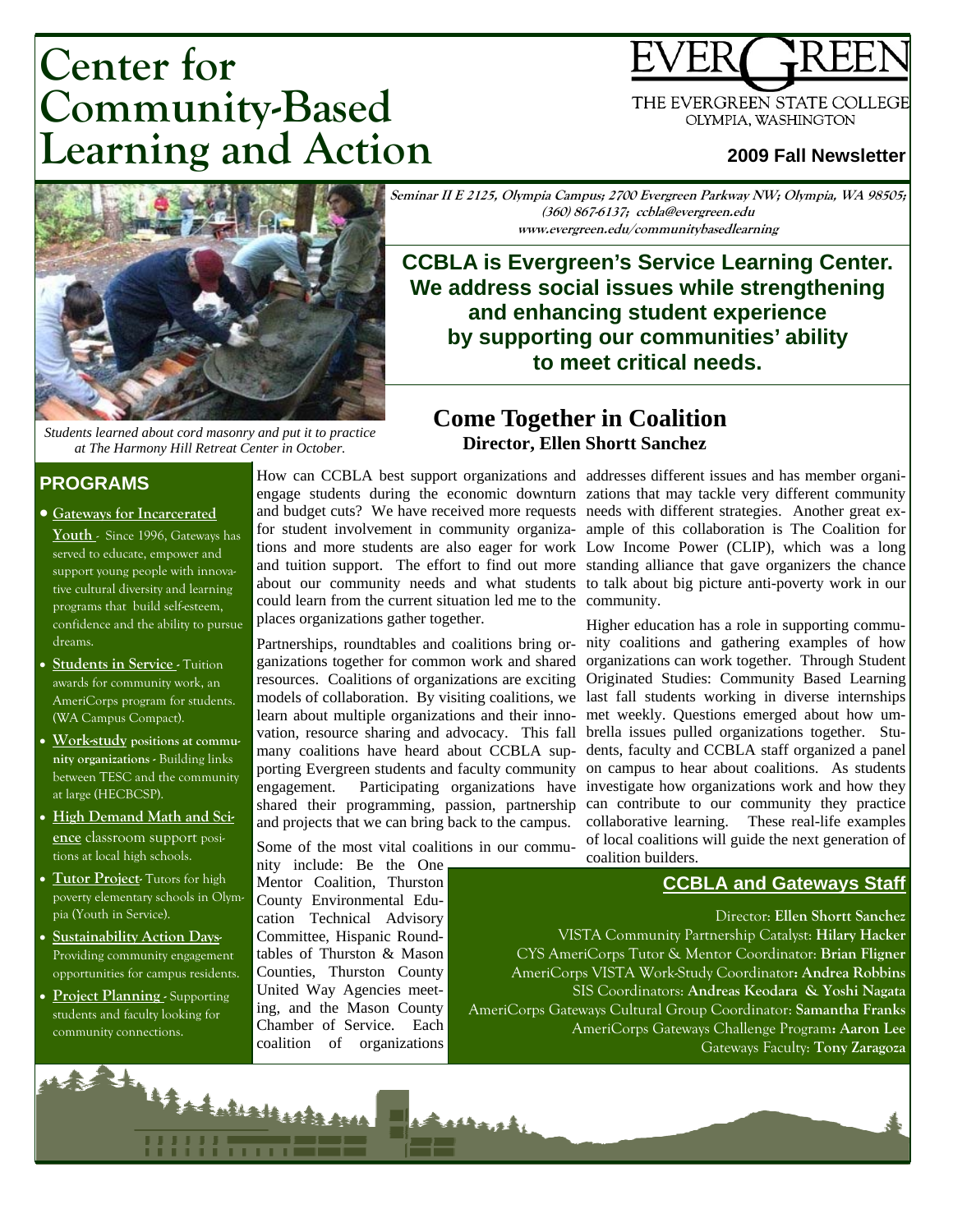#### **2009 Fall Newsletter**

# Despite Challenges, Gateways Thrives **Tony Zaragoza, Evergreen Gateways Faculty**



*Staff of Green Hill, Maple Lane, Naselle and Gateways gather at the Longhouse at Evergreen for a training retreat in November.* 

The Gateways for Incarcerated Youth program offers Evergreen students the opportunity to be peer learners with incarcerated young men in two maximum-security institutions. Through our Challenge Program we offer one-to-one peer mentoring for incarcerated students with college students and community members. We believe that every person has knowledge and talents, and we strive to encourage each other to find and develop our gifts.

Despite numerous challenges (grants ending, tuition increases, budget cuts, losing staff, and others), Gateways continues to thrive.

Last school year, Gateways paid the 2-credit tuition for a total of 72 credits aiding a total of 24 students. This year we anticipate further growth. Last year 32 Evergreen students worked in college classes and with cultural groups. Through the efforts of Samantha Franks over 20 incarcerated youth had one-on-one educational partners and over 20 community and student volunteers worked as educational partners. This year Aaron Lee continues this great work. Thanks to the leadership of Emily Sladek fifteen performers came to Maple Lane and Green Hill from July 08-July 09. Performances range from Aztec Dancers to a Jewish Klezmer band to a Filipino Drill Team. Over 1200 youth attended these performances. The Cultural Evenings began at ML and Green Hill in 2003 and until this year performances have been held every month for the last six years! Despite the fact that Cultural Evenings have been cut, Gateways was recently able to bring internationally known poet and author Luis J. Rodriguez out to both Green Hill and Maple Lane.

Tony Zaragoza has worked full time as the faculty for Gateways for the last two years, and five faculty have committed to work in the yearlong college class over the next years. Look to the Gateways newsletter for a list of these faculty. The program was able to acquire two AmeriCorps positions for this year. Samantha Franks is working with Cultural Groups and helping with fundraising while Aaron Lee will be the Challenge Program Coordinator. Emily Sladek continues to work with the program as a volunteer.

The Gateways 2010 calendars are available. The calendars feature drawings and writing by incarcerated youth. These were made possible by generous contributions of numerous local businesses. You

can get yours at the CCBLA.

Despite the setbacks we have experienced and any others that may befall us, Gateways will continue in its mission to provide educational opportunities and strengthen notions of self and community through cultural awareness and empowerment. You too can become part of this. If you would like to volunteer as a Challenge partner contact Aaron Lee at 867-5633. And for information on how you can get involved or how your donations can help our work please contact the Gateways office at 867-5633.

# Many Thanks to Jacob Berkey! **Ellen Shortt-Sanchez, Director**



*"Originally, Jacob Berkey, my first SIS counselor explained to me about the opportunity to work with SIS at Evergreen. I have been so grateful for this service experience and for the opportunity to receive financial help for my college. This has been the reason that I was able to continue at Evergreen- because of Jacob* 

*Berkey. I am a mother of 3 children. This SIS work is so important to me."* 

#### *~Sarah Nishioka*

We would like to acknowledge the many years that Jacob was involved with the CCBLA as a student and project staff. Jacob joined CCBLA as the first coordinator of the part time AmeriCorps program Students in Service. As a work study student he developed outreach strategies that brought students knocking on our doors. As an MPA intern Jacob helped us better track data to support our work. He brought fun to data collection. For the past year Jacob was our Learn and Serve Program manager and High Demand work study coordinator. He convened regional discussions on Community Based Service Learning and mentored new higher education programs to use service learning and connect with WA Campus Compact. His rapport with students and interest in education helped us start the first year of the Millennial Math and Science Teacher Explorers work study project. This summer he worked to support Evergreen and Lewis County Growing Places Farm and Energy Park collaborations.

The CCBLA welcomed **Brian Fligner**, CYS Youth In Service AmeriCorps member, As the **Tutor and Mentor Coordinator** in September of 2009!

*"I'm excited for the chance to connect students with youth in the community. My own experience working with youth has been an invaluable part of my education."* 

Assistants.



Center for Community-Based Learning and Action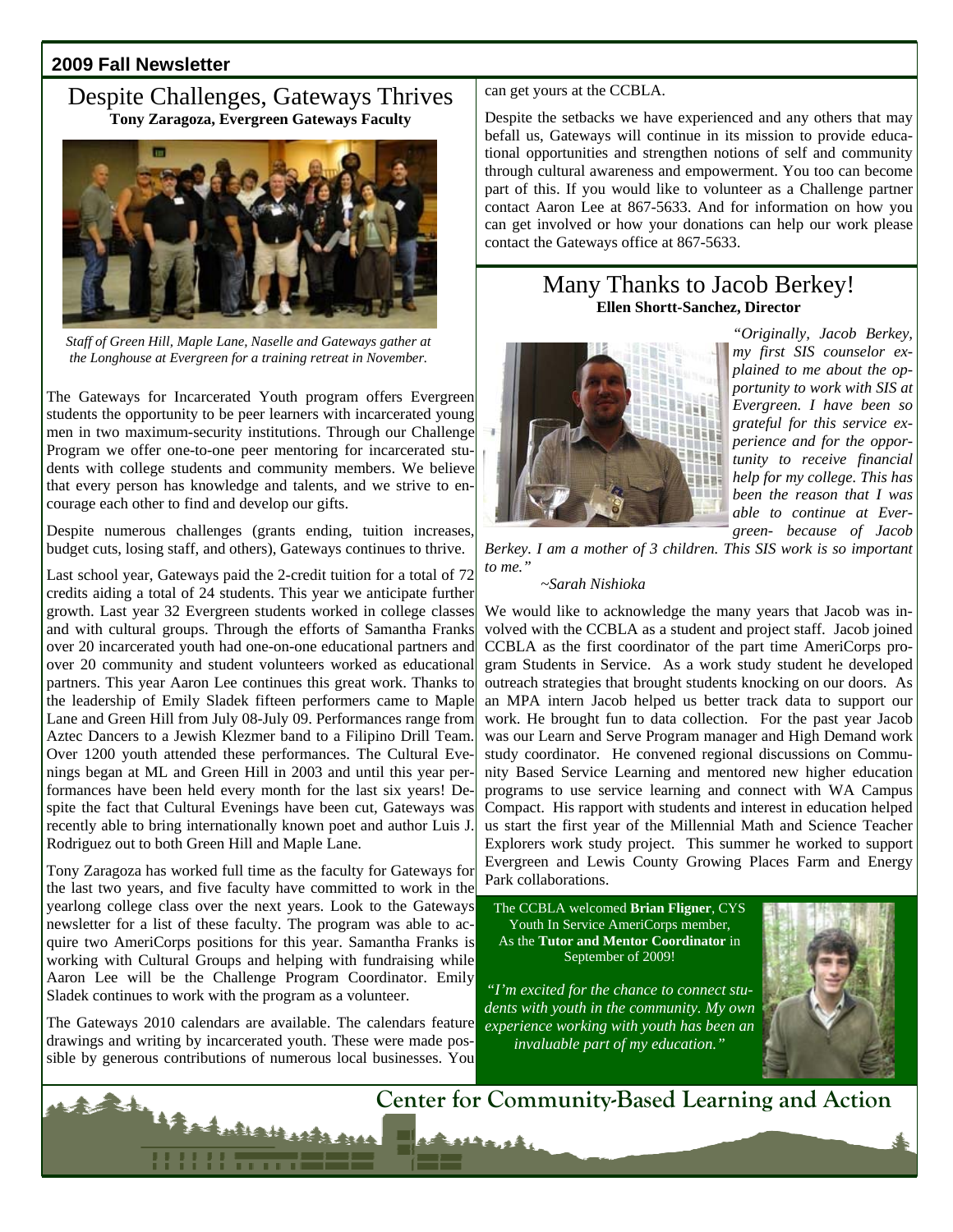## **2009 Fall Newsletter**

#### Advocacy Training for Latina Women **Sandi Thompson-Royer, Evergreen Student & SafePlace Education & Training Coordinator**

"Now that I know my rights, I'm not afraid," said Luci, one of the participants in a recent Evergreen training on immigrant womens' rights. Luci was one of local 25 women who attended SafePlace's all Spanish volunteer training in the Spring of 2009" The training was funded by a Student Activity Grant and much support from CCBLA, Alice Nelson, CIELO, Inmigrantes Unidos de Shelton, POWER, Planned Parenthood, and other individuals and organizations in the community who are concerned about the rights of immigrants. This was the first ALL Spanish volunteer training provided by a County domestic violence/sexual assault program in the state of Washington. Most of the Latina women had been attending a Spanish speaking support group at SafePlace for the past three years. They were ready to organize in their communities. Our job as advocates is to empower people. It is our belief that they know within themselves what the best solutions are. Yet often they don't know the resources, laws, and ways to navigate the system. Domestic violence and sexual assault often leave survivors in isolation from their family, friends, and community. Just imagine what that can be like for an immigrant. Luci's statement was just one affirmation that the 50 hour training was a success. Since the training, half of the women have become volunteers at SafePlace and two Latina women have become paid employees.



*Women gathered at the SafePlace Advocacy Training* 

Another exciting outcome of the training was the creation of MIJAS (Mujers Improving Job Abilities and Skills). These women can cook some of the best food you'll ever eat! They have decided to create a restaurant and catering business that will be a "stepping stone" employment center for women who have experienced domestic violence. Many of them know too well that economics are a primary reason women don't leave abusive relationships. "MIJAS hopes to be a place where a new future can be imagined and built together." SafePlace is honored to work in partnership with these amazing women and to have been a part of MIJAS' birth is awesome! On October 24 MIJAS served dinner to over 150 people in Olympia! Luci welcomed the crowd thanking them for their sup-

port! Thank YOU Luci for your incredible strength and willingness to step out! Thanks Evergreen, CCLBA and all who supported these women and SafePlace.

As Paulo Freire writes in Pedagogy of the Oppressed, *"It is only when the oppressed find the oppressor out and become involved in the organized struggle for their liberations that they begin to believe in themselves."* 

# **Community To Community, 2009**

**Hilary Hacker, Community Partnership Catalyst** 



*Students show off their potatoes with Don Leaf of The Kiwanis Foodbank Garden, Brian Fligner, and Evergreen's provost – Don Bantz* 

In September of 2009 we organized Evergreen's 20th Annual Community to Community Day, which happens during orientation week as a way for freshman and new students to get to know the greater Olympia Community and the ways in which they can be a part of it. This year we collaborated with The United Way and the Volunteer Center of Lewis, Mason & Thurston Counties to expand the impact of this service day by combining the efforts of Community to Community Day and United Way's Day of Caring. This year there were over 160 students and staff at 16 different organizations from Evergreen alone.

Participating organizations included Books to Prisoners, POWER, Camp Quixote, Bread & Roses, Woodland Trail, The Thurston County Food Bank Gleaning Project, The CIELO Project, Circle Hawk Farm, The Flaming Eggplant, Growing Places Farm and Energy Park, Left Foot Organics, Lincoln elementary School Garden, Stonewall Youth, Kiwanis Food Bank Garden, Terra Commons & Water Resources.

The CCBLA welcomed **Andrea Robbins**, **Community Partner Catalyst**, AmeriCorps VISTA In September of 2009!

*"The Center for Community-Based Learning and Action is a rare and unique place, Evergreen wouldn't be the same without it. Every day I get to connect with amazing organizations in Olympia and support students in applying theory to practice."*